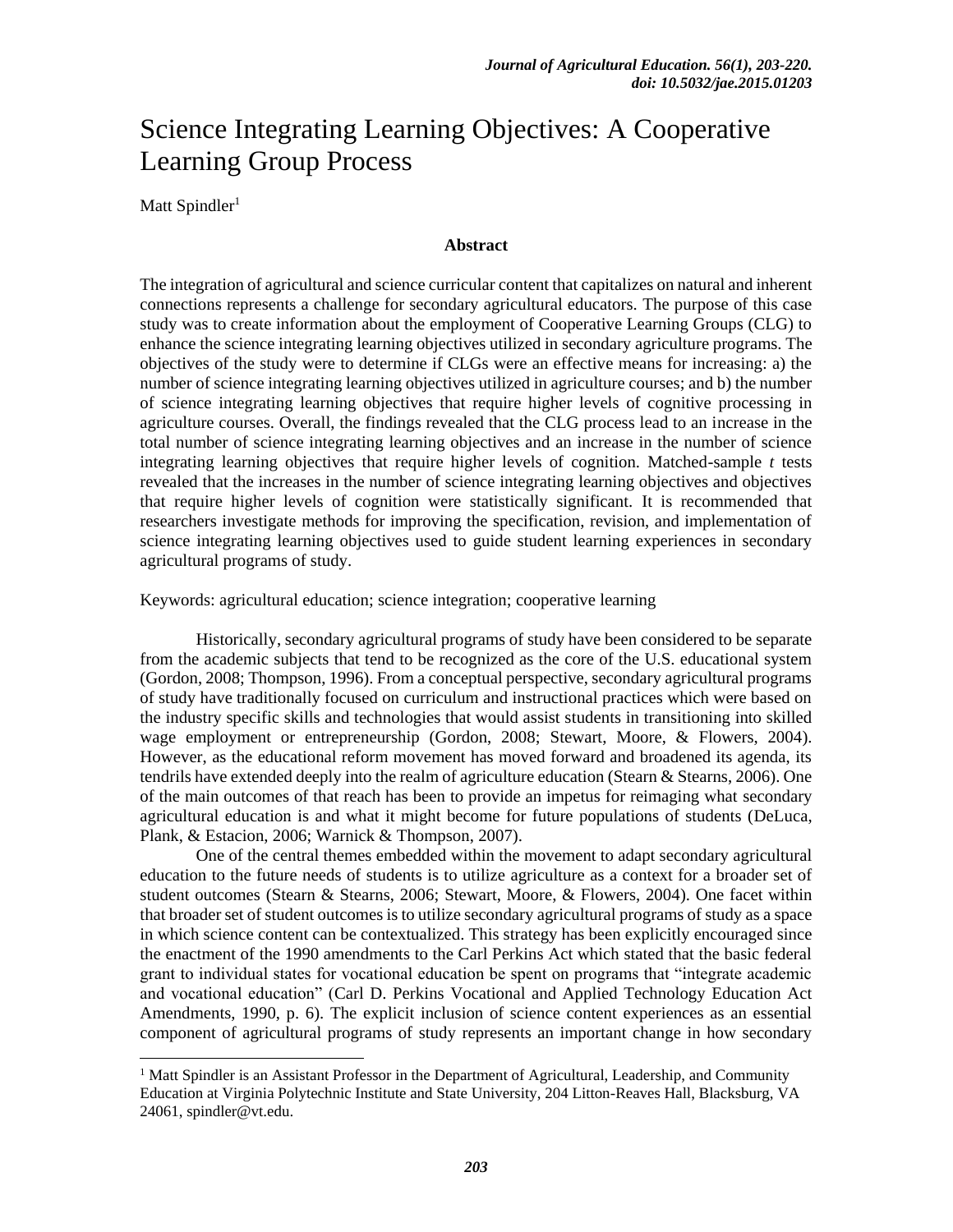agricultural education is popularly conceptualized (Gordon, 2008; Stearn and Stearns, 2006). The legislative outcomes also serve as evidence that the inclusion of science content in secondary agricultural programs of study has gained credibility and prominence (Brister & Swortzel, 2007; Castellano, Stringfield, & Stone, 2003; Rojewski, 2002).

Today, individual secondary agriculture programs may focus on a diverse array of subject areas such as electrical systems, GIS technology, horticulture, and green construction. The variety of possible subject areas within secondary agriculture programs creates a context in which there exists a multitude of opportunities for the integration of agricultural and science content (Balschweid & Thompson, 2002; Hillison, 1996). Research findings indicate that the most effective agricultural and science content integration emerges as an outcome of classroom and laboratory experiences that foster contextualized learning environments (Ricketts, Duncan, & Peake, 2006; Stone, Alfeld, Pearson, Lewis, & Jensen, 2005). Research findings also indicate that the central strength of agricultural and science content integration is grounded in the fact that, by definition, agricultural programs and courses of study offer opportunities to link learned knowledge and skills directly with authentic applications (Castellano, Stringfield, Stone, 2003).

As Myers and Washburn (2008) note, a number of prominent researchers (Balschweid & Thompson, 2002; Balschweid, Thompson, & Cole, 2000; Conroy & Walker, 2000; Enderlin & Osborne, 1992; Mabie & Baker, 1996; Parr, Edwards, & Leising, 2006; Persinger & Gliem, 1987; Roegge & Russell, 1990; Stone, Alfeld, Pearson, Lewis, & Jensen, 2005; Young, Edwards, & Leising, 2009) have begun to establish a solid knowledgebase within the area of agricultural and science content integration. However, Myers and Washburn (2008) also point out that much more research needs to be enacted to form a more comprehensive understanding of agriculture and science content integration. In particular, more research needs to be conducted that assists in defining the following two concepts: 1) how is agricultural and science content integration being operationalized within secondary agricultural programs of study; and 2) how do integrated agricultural and science content learning experiences affect overall student achievement (Edwards, 2004; Myers & Washburn, 2008). This study will address the concept of how agricultural and science content is being integrated and more specifically it will focus on the process integration.

Heretofore, there has been little research completed that addresses agricultural and science content integration as a process (Edwards, 2004; Myers & Washburn, 2008; Spindler, 2013). As Edwards (2004) noted, the research base regarding how teachers think about and conduct curriculum integration in secondary schools is, for the most part, undeveloped. More specifically, very little information exists in the literature regarding how secondary agriculture teachers make sense of agricultural and science content integration, particularly with respect to the creation of learning objectives that will guide the instructional activities utilized to engage students (Scott  $\&$ Sarkees-Wircenski, 2008; Warnick & Thompson, 2007).

It is clear that the existing research literature does little to assist in understanding the process of agricultural and science content integration based upon the experiences and perspectives of secondary agriculture teachers (Fetcher & Zirkle, 2009). In fact, only one recent study frames agricultural and science content integration as process which may be experienced by agriculture teachers. Further, there is a dearth of research findings that illustrate specific methods, actions, supports, and resources which facilitate the process of agricultural and science content integration (Edwards, 2004; Stearn & Stearns, 2006; Washburn & Myers; 2010).

Much of the research regarding agricultural and science content integration has focused on perceptions of its merit and worth rather than on questions of how the process is or might be carried out (Ricketts, Duncan, & Peake, 2006; Spindler, 2010; Warnick & Thompson, 2007). Research needs to be enacted that will assist in identifying, developing, and connecting the phenomena that are the building blocks of the mechanism that initiates, drives, and sustains the agricultural and science content integration process (Washburn & Myers, 2010).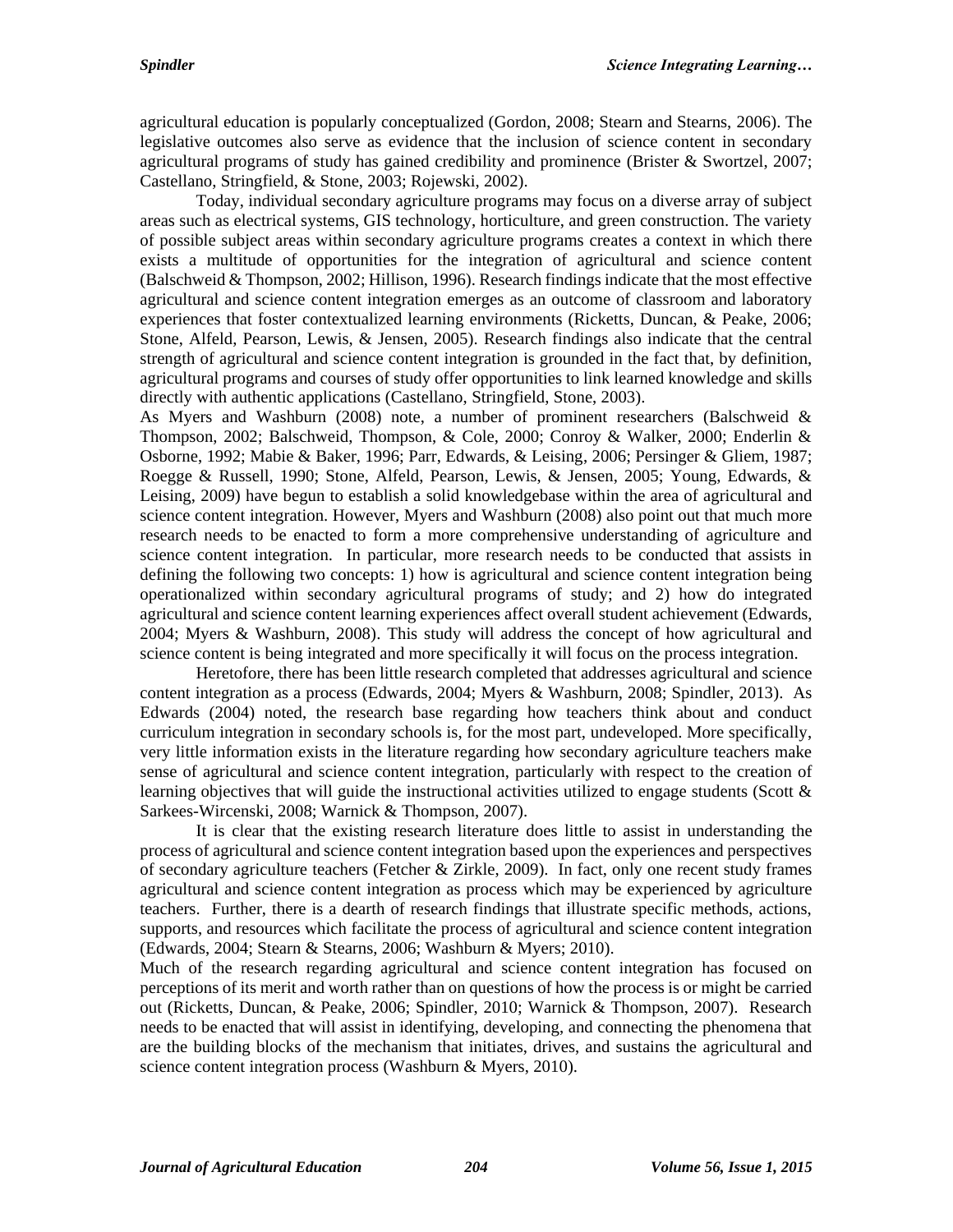#### **Theoretical Framework**

Social interdependence arises when individuals share common goals and the outcomes each individual experiences are dependent on the actions of others to which they are connected (Deutsch, 1962; D.W. Johnson & Johnson, 1989). As defined by Deutsch (1962) there are two types of social interdependence: 1) positive social interdependence, exists when there is a positive correlation among individuals' goal attainments and individuals perceive that they can only attain their goals if the other individuals with whom they are cooperatively linked attain their goals; and 2) negative social interdependence, exists when there is a negative correlation among individuals' goal attainments and individuals perceive that they can only attain their goals if the other individuals with whom they are competitively linked fail to attain their goals. A condition of no interdependence exists when there is no correlation among the goal attainments of individuals and individuals perceive that their goal attainment is independent from the actions of others (Deutsch 1949a).

Deutsch constructed social interdependence theory based on two central concepts, the first concept was related to the type of interdependence between people in a specified context and the second concept was related to the type of actions enacted by the people involved (Johnson & Johnson, 2005). Social interdependence theory then is based on the conception that how participants' goals are structured determines the ways they interact and the resulting interaction pattern determines the outcomes of the situation (Deutsch 1949; Johnson & Johnson, 2009). Another outcome of Duetsch's work was the conception of three psychological processes that emerge from interdependence: 1) substitutability; 2) cathexis; and 3) inducibility (Deutsch, 1949). Substitutability is the degree to which the actions of one person substitute for the actions of another person. As a result of substitutability the effective actions of collaborators reduce the drive to complete a task. Cathexis is an investment of psychological energy in objects outside of oneself and it may have either positive or negative valences. Duetsch posited that in cooperative contexts, effective actions are cathected positively and bungling actions are cathected negatively. Inducibility is the openness to being influenced by and to influencing others. Positive interdependence creates greater openness to influence and negative interdependence tends to create resistance to influence.

Synthesizing the research surrounding social interdependence that took place over a thirty year period, Johnson & Johnson (2009), were able to modify and extend social interdependence theory in two distinct ways: 1) they were able to identify and validate variables that mediate the effectiveness of cooperation; and 2) by investigating numerous independent variables they were able to expand the scope of the theory. Based upon their research investigating the implementation of cooperation, Johnson and Johnson (2009) have posited that five variables mediate the effectiveness of cooperation: 1) positive interdependence; 2) individual accountability; 3) promotive interaction; 4) appropriate use of interpersonal social skills; and 5) group processing.

The five mediating variables that have been forwarded by Johnson and Johnson (2005, 2009) have been framed as the five essential tenets for cooperation. Cooperation consists of actions that support working or acting together for common purpose or benefit (Harris, 2010). Much of the research on Cooperation has been undertaken in educational and business settings where it has been utilized as an instructional and process facilitation strategy. It has been found that when collaborative processes employ structured cooperative group interactions the productivity of each individual is optimized (Mader & Smith, 2009). Further, research has demonstrated that collaborations that appropriately employ the five tenets of cooperation are more likely to attain preferred outcomes and outputs (Kunchenbrandt, Eyssel, & Seidel, 2013).

Given the robust nature of the evidence supporting cooperation as a as a form of collaboration, it is likely that the five tenets of cooperation could be employed to organize the process of revising and adapting the science learning objectives in secondary agricultural programs of study. The purpose of this case study was to create information about the employment of Cooperative Learning Groups (CLG) intended to improve the integration of science learning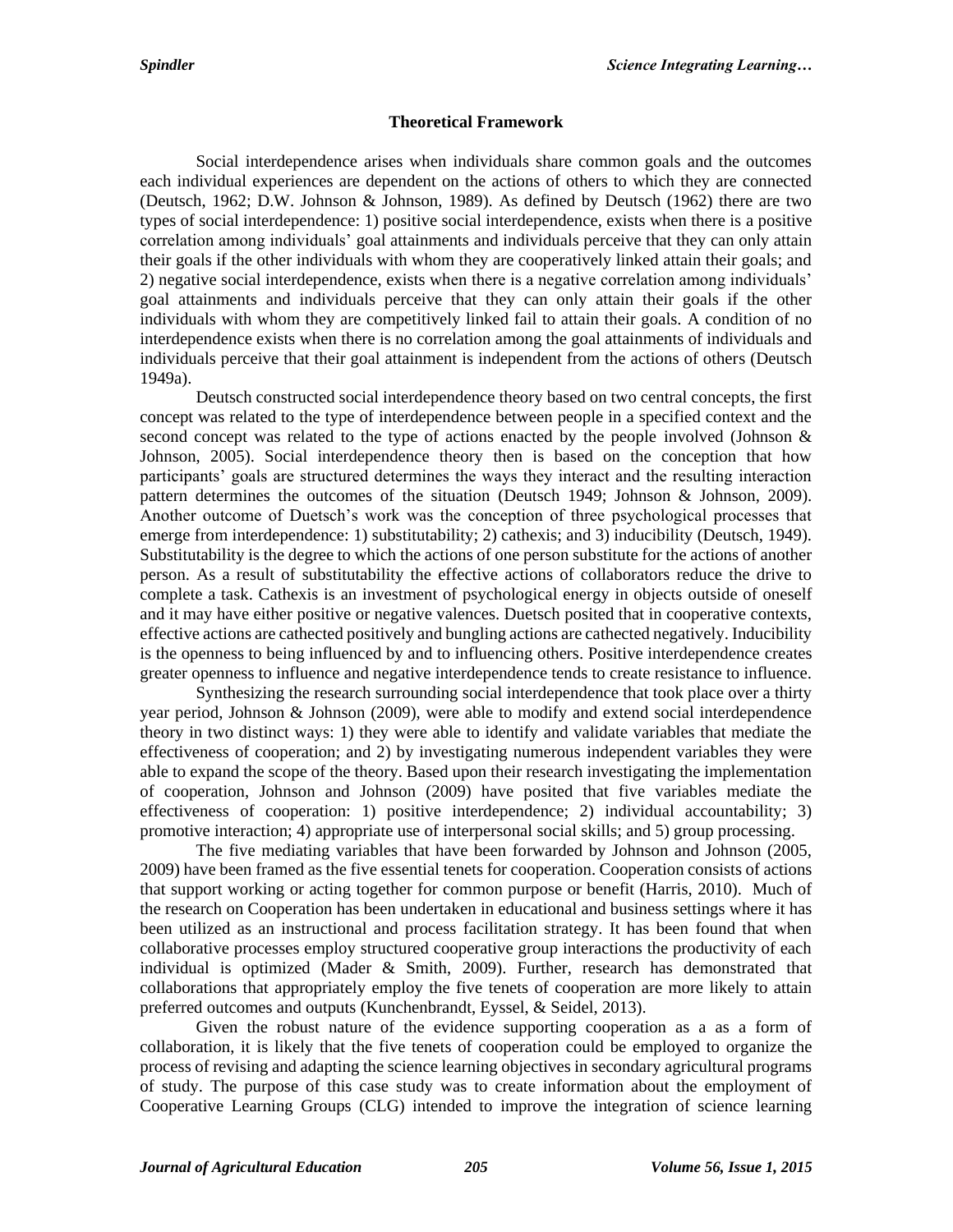objectives within secondary agriculture programs of study. The objectives of the study were to determine if CLGs were an effective means for increasing: a) the number of science integrating learning objectives utilized in agriculture courses; and b) the number of science integrating learning objectives that require higher levels of cognitive processing in agriculture courses. The following null hypotheses were used to guide the study:

- 1. H0: There will be no difference in the number of science integrating learning objectives within the agriculture teachers' courses of study before and after the engagement of the cooperative learning group process ( $H_{0\text{number}}$ :  $\mu_{\text{pre}} = \mu_{\text{post}}$ ).
- 2.  $H_0$ : There will be no difference in the number of science integrating learning objectives that require higher levels of cognition within the agriculture teachers' courses of study before and after the engagement of the cooperative learning group process (H<sub>0higher</sub>:  $\mu_{pre} = \mu_{post}$ ).

#### **Methods**

The sixteen individuals that participated in the current case study were state certified agriculture teachers working in urban, suburban, and rural comprehensive schools and area career and technical centers in the state of New York. The criterion sample utilized for the current case study was selected from a population of thirty-six agriculture teachers that participated in a previous study regarding science integration within CTE programs. In the previous research study, the researcher utilized Bloom's revised taxonomy (Krathwohl, 2002) as a means to classify CTE and science integrating learning objectives operationalized within CTE programs of study. The potential participants for the current study were selected from those agricultural education programs that were found to be integrating science learning objectives.

In order to recruit potential participants to the study, a cover letter describing the study and a link to an informational webpage where the agriculture teachers could indicate their willingness to participate was mailed and emailed to potential participants. The mail and email documents explained the purpose and importance of the study, the value of their participation, and the data collection methods. After receipt of the initial reply email or submission through the research study webpage, working dates and times with the agriculture teachers were arranged using email.

Once working date arrangements were made the researcher assisted each agriculture teacher to develop a Cooperative Learning Group (CLG) consisting of two to three additional individuals at their school to work on improving the integration of science within at least one agriculture course of study. In addition to the agriculture teacher, most of the CLG groups consisted of: a) an administrator that worked with curriculum, instructional improvement, or CTE programming; and 2) one or two science teachers that taught biology, chemistry, or physics. The study occurred over a five month period and the CLGs were free to work on the project at their convenience. In return for their cooperation the agriculture teachers and CLG group members each received a \$50.00 prepaid VISA gift card. Funding to support the research project was provided through a small grant program.

Although the CLGs actually worked on a range of phenomena, the information collected for this study specifically addresses the science learning objectives utilized by the agriculture teachers. As part of the study the CLGs were asked to attempt to increase the relative amount of science content integrated in the agricultural course of study and create more opportunities for students to engage in complex open ended science learning experiences. In order to assist the CLGs in making progress towards examining and adapting the science integrating learning objectives within the agriculture teacher's course of study the researcher taught a two hour workshop that introduced and demonstrated the use of Bloom's revised taxonomy (Anderson, Krathwohl, Airasian, Cruiskshank, Mayer, Pintrich, Raths, & Wittrock, 2001) to the CLGs. Bloom's revised taxonomy is an effective tool for writing, organizing, and analyzing learning goals and objectives (Blumberg, 2009). Bloom's revised taxonomy (Anderson, Krathwohl, et al. 2001) allows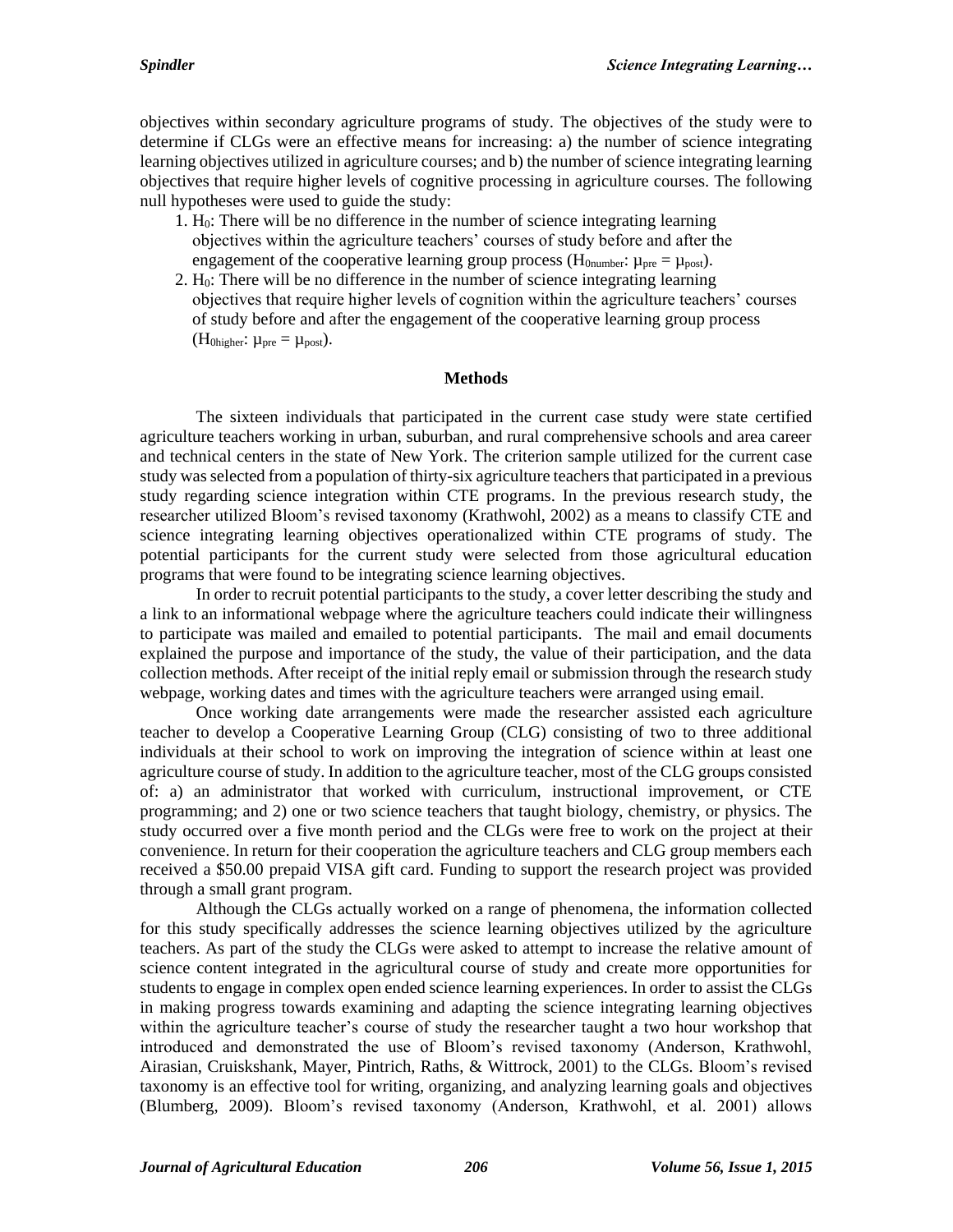researchers and educators to conceptually chunk large amounts of complex information in order to bring more precision to applied practice. One of the critical strengths of the revised taxonomy is that it can be employed as a syntactic logic tool at the macro level for curriculum planning and program assessment and at the micro level for lesson planning and student assessment (Cannon  $\&$ Feinstein, 2005).

In the revised taxonomy, learning objectives can be represented using a two-dimensional taxonomic table (Anderson, Krathwohl, et al. 2001). Table 2 illustrates the four dimensions or types of knowledge that are categorized on the vertical axis within the two-dimensional taxonomic table of the revised taxonomy and Table 3 illustrates the six levels of cognitive processing that are illustrated on the horizontal access of the table. The intersection of the four categories of the knowledge dimension and six categories of the cognitive process dimension form twenty-four discrete cells (Table 4) which afford educators the opportunity to more precisely classify learning objectives based upon the specific facets of the intersecting dimensions. (Krathwohl, 2002).

# Table 2

# *The Structure of the Knowledge Dimension of Bloom's Revised Taxonomy*

- A. Factual knowledge: The basic elements students must know to be acquainted with a discipline or solve problems within it.
	- Aa. The knowledge of terminology
	- Ab. The knowledge of specific details and elements
- B. Conceptual knowledge: The interrelationship among the basic elements within a larger structure that enable them to function together.
	- Ba. Knowledge of classifications and categories
	- Bb. Knowledge of principles and generalizations
	- Bc. Knowledge of theories, models, and structures
- C. Procedural knowledge: How to do something, methods of inquiry, and criteria for using skills, algorithms, techniques, and methods.
	- Ca. Knowledge of subject-specific skills and algorithms
	- Cb. Knowledge of subject-specific techniques and methods
	- Cc. Knowledge of criteria for determining when to use appropriate procedures
- D. Metacognitive knowledge: Knowledge of cognition in general as well as awareness and knowledge of one's own cognition.
	- Da. Strategic knowledge
	- Db. Knowledge about cognitive tasks, including appropriate contextual and conditional knowledge
	- Dc. Self-knowledge

# Note. Adapted from Anderson, Krathwohl, et al. (2001). p. 29.

Table 2 demonstrates that within Bloom's revised taxonomy (Anderson, Krathwohl, et al. 2001) the four types of knowledge are: a) factual; b) conceptual; c) procedural; and d) metacognitive. Factual knowledge is considered to be knowledge of terminology, facts, and basic elements of more complex knowledge, e.g., people, events, locations, or dates (Anderson, Krathwohl, et al. 2001). Conceptual knowledge reflects a deeper understanding of content and how it is connected to larger systematic perspectives (Blumberg, 2009). Procedural knowledge often involves processes or methods and the criteria utilized to make decisions regarding key steps and procedures (Anderson, Krathwohl, et al. 2001). Metacognitive knowledge involves being selfaware of personal cognitive strengths and challenges. Metacognitive knowledge is also related to knowledge of general strategies for learning and knowledge about how, when, and why to employ particular learning strategies (Blumberg, 2009).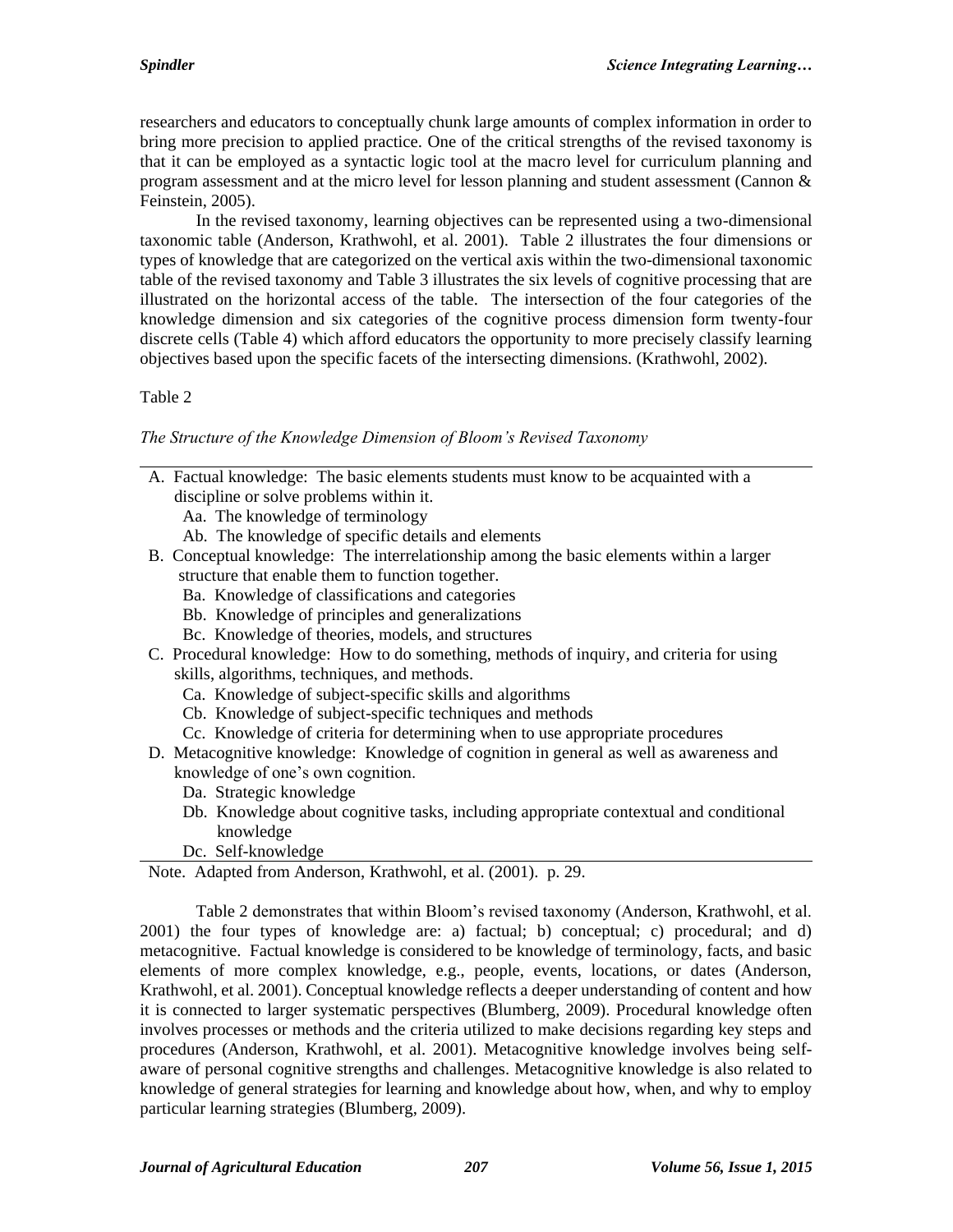Table 3 illustrates that within Bloom's revised taxonomy (Anderson, Krathwohl, et al. 2001) the six levels of cognitive processing form a hierarchy based upon differences in complexity and range from least complex to most complex: 1) remember; 2) understand; 3) apply; 4) analyze; 5) evaluate; and 6) create (Anderson, Krathwohl, et al. 2001). The revised taxonomy lists additional verbs within each of the six levels which more clearly delineate their nature. For example, level 2 titled understand, includes more measureable verbs such as interpret, classify, and compare. In particular, it is the measureable verbs that more precisely characterize the breadth and depth of each of the cognitive process levels.

Table 4 illustrates the taxonomic table that can be used, in conjunction with the information reflected in Tables 2 and 3, to classify learning objectives. Any individual learning objective will fall under one of the six discrete categories of cognitive processing and at the same time will also be linked to one of the four discrete categories of knowledge dimension. The object in a learning objective statement is used to determine whether the learning objective is supporting factual, conceptual, procedural, or meta-cognitive knowledge acquisition and the verb in a learning objective statement is used to determine which cognitive process dimension is being applied in the learning process: remembering, understanding, applying, analyzing, evaluating, or creating.

# Table 3

## *The Structure of the Cognitive Process Dimension of Bloom's Revised Taxonomy*

- 1.0 Remember: Retrieving relevant knowledge from long-term memory.
	- 1.1 Recognizing, identifying
	- 1.2 Recalling, retrieving
- 2.0 Understand: Constructing meaning from instructional messages including oral, written, and graphic communication.
	- 2.1 Paraphrasing, translating
	- 2.2 Interpreting, illustrating, instantiating
	- 2.3 Classifying, categorizing, subsuming
	- 2.4 Summarizing, abstracting, generalizing
	- 2.5 Inferring, concluding, extrapolating
	- 2.6 Comparing, contrasting, matching
	- 2.7 Explaining, constructing models
- 3.0 Apply: Carrying out or using a procedure in a given situation.
	- 3.1 Executing, performing
	- 3.2 Implementing, carrying out
- 4.0 Analyze: Breaking material into its constituent parts and determining how the parts relate to one another and to an overall structure or purpose.
	- 4.1 Differentiating, discriminating, distinguishing
	- 4.2 Organizing, integrating, structuring
	- 4.3 Attributing, deconstructing
- 5.0 Evaluate: Making judgments based on criteria and standards.
	- 5.1 Checking, detecting, monitoring, testing
	- 5.2 Critiquing, judging
- 6.0 Create: Putting elements together to form a novel, coherent, and functional whole; reorganizing elements into a new pattern or structure.
	- 6.1 Generating, hypothesizing
	- 6.2 Planning, designing
	- 6.3 Producing, constructing
- Note. Adapted from Anderson, Krathwohl, et al. 2001. p. 67-68.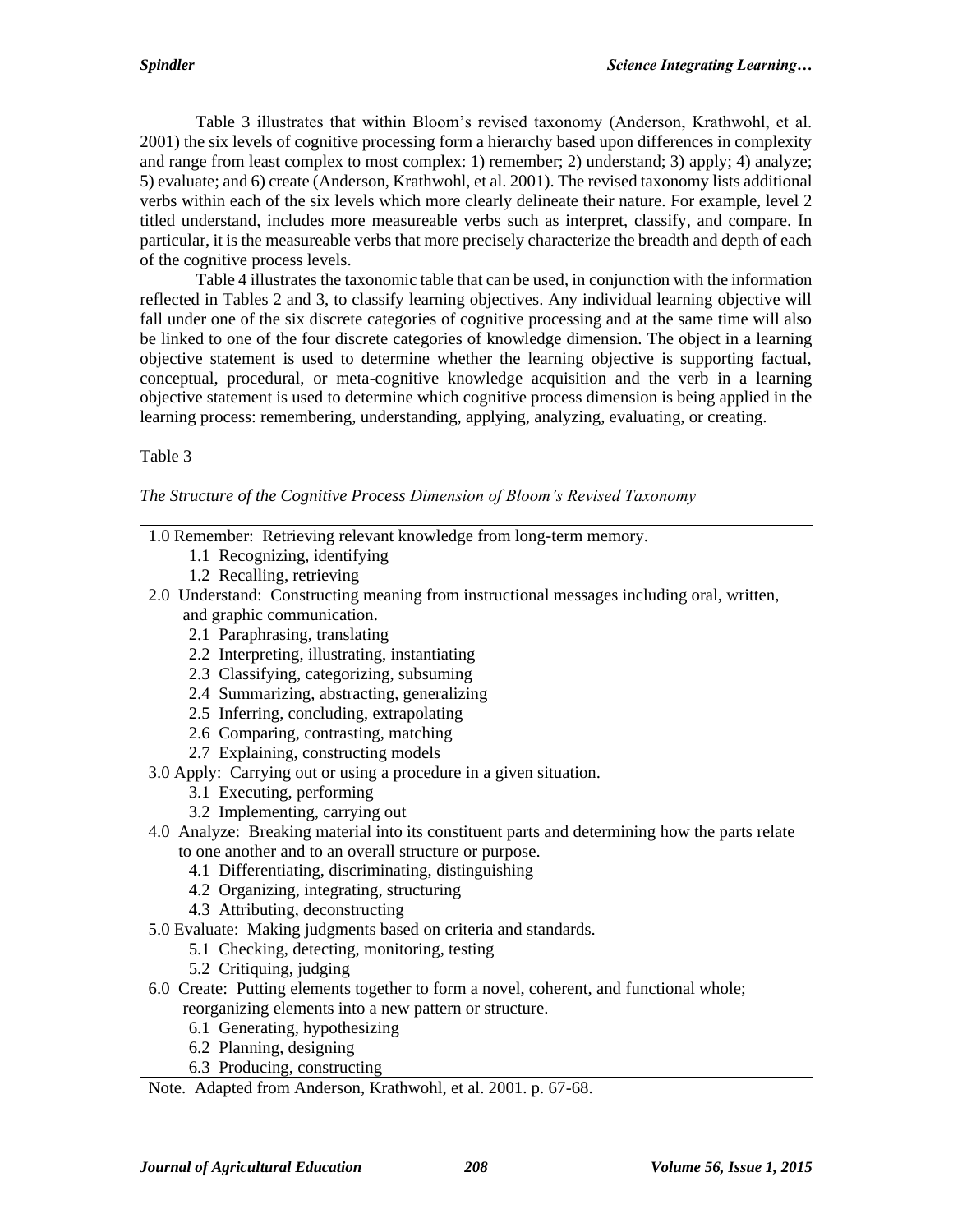Once the knowledge and cognitive process dimensions are determined, learning objectives can be correctly placed in the taxonomic table. Learning objectives placed in the upper left hand corner of the taxonomic table tend to be more concrete, simple, structured, and require less learner independence. And as the taxonomic niches traverse the table diagonally toward the lower right hand corner the learning objectives tend to be more abstract, complex, open, multifaceted, and require greater learner independence.

## Table 4

| A two-dimensional illustration of the relationship between the knowledge and cognitive |  |  |  |  |
|----------------------------------------------------------------------------------------|--|--|--|--|
| processing dimensions of Bloom's revised taxonomy                                      |  |  |  |  |

|               | <b>Cognitive Process Dimension</b> |            |                |         |          |        |  |
|---------------|------------------------------------|------------|----------------|---------|----------|--------|--|
| Knowledge     |                                    |            |                |         |          |        |  |
| Dimension     | Remember                           | Understand | Apply          | Analyze | Evaluate | Create |  |
| Factual       | A1                                 | Α2         | A3             | A4      | Α5       | A6     |  |
| Conceptual    | B1                                 | B2         | B <sub>3</sub> | B4      | B5       | B6     |  |
| Procedural    | C1                                 | C2         | C <sub>3</sub> | C4      | C5       | C6     |  |
| Metacognitive | D1                                 | D2         | D3             | D4      | D5       | D6     |  |

Note. Adapted from Krathwohl, 2002. p. 216.

It may be beneficial to provide several examples in order to more clearly delineate the process enacted by the CLGs to classify each of the learning objectives. To that end, Table 5 illustrates three example learning objectives and their classifications. For brevity only the essential elements of the example objectives are presented.

## Table 5

#### *Example learning objective statements and their classifications*

|   | Learning Objective Statement                                                | Classification |
|---|-----------------------------------------------------------------------------|----------------|
|   | Identify the 16 essential elements all plants need for life, growth, and    | ΑI             |
|   | reproduction                                                                |                |
|   | Analyze the relationship between a keystone species and the surrounding     | B4             |
|   | ecosystem                                                                   |                |
| 3 | Evaluate the efficacy of animal care plans based on real-time data analysis | ( '5           |
|   | procedures                                                                  |                |

Table 5 illustrates that the object in learning objective one was as follows: the 16 essential elements all plants need for life, growth, and reproduction. Learning objective one required learners to demonstrate a type of knowledge that represents a basic building block which would be utilized in the construction of different types of knowledge. More specifically the object of the learning objective sentence required students to demonstrate knowledge of technical vocabulary, a type of factual knowledge. Therefore, learning objective one was classified as being within the factual knowledge category of the knowledge dimension of Bloom's revised taxonomy.

Table 5 demonstrates that the verb in learning objective one required learners to identify information. In this case, to identify the required information depends only on the learners' ability to recognize or recall, therefore, learning objective one was classified as being within the remember category of the cognitive process dimension of Bloom's revised taxonomy. Once both dimensions of a learning objective have been classified it can be placed into one of the 24 cells created by the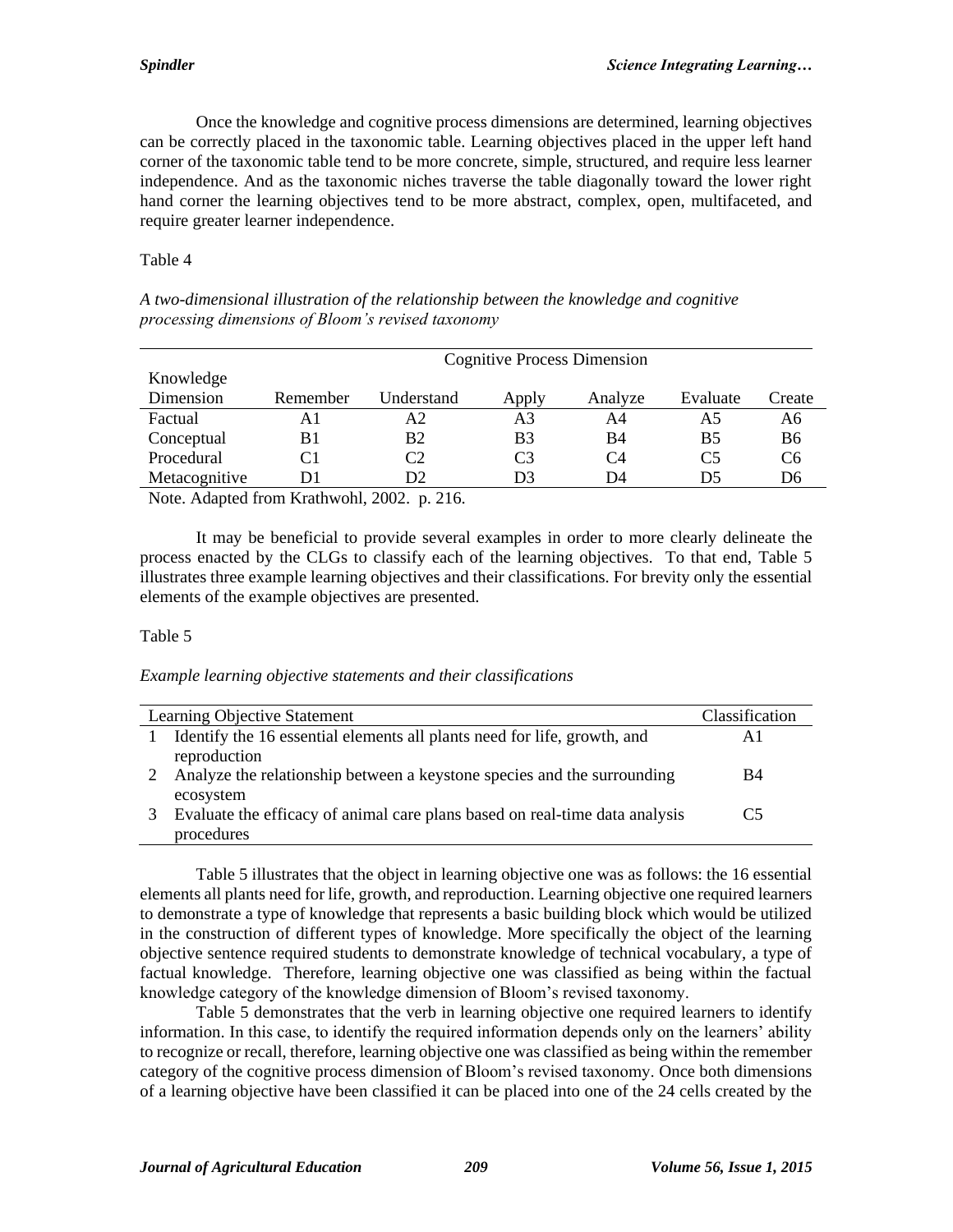intersection of the knowledge and cognitive process dimensions of the taxonomic table illustrated in Table 4. Using Table 4 as a guide, objective one would most appropriately be placed in cell A1 at the upper left hand corner of the taxonomic table.

Table 5 illustrates that the object in learning objective three was as follows: the efficacy of animal care plans based on real-time data analysis procedures. The object of the learning objective sentence required students to demonstrate knowledge of subject specific techniques, as well as, knowledge of criteria for determining when to use appropriate procedures. Therefore, learning objective three was classified as being within the procedural knowledge category of the knowledge dimension of Bloom's revised taxonomy.

Table 5 demonstrates that the verb in learning objective three required learners to evaluate situations based upon real-time data. In order to demonstrate the ability to complete the required evaluations learners must be able to enact appropriate interpretation and appraisal techniques that lead to accurate judgments. Therefore, learning objective three was classified as being within the evaluate category of the cognitive process dimension of Bloom's revised taxonomy. Utilizing Table 4 as a guide, objective three would most appropriately be placed in cell C5 at the lower right hand corner of the taxonomic table.

As part of the research process the CLGs were asked to work cooperatively to complete goal oriented activities. Table 6 illustrates how the goal oriented activities the CLGs were asked to carryout align with the theoretical framework. The first tasks included the CLG participants working together to create a shared understanding of the scope and sequence of the science integrating learning objectives used in the agricultural course of study. The second layer of tasks involved the cooperative groups employing Bloom's revised taxonomy to classify the science integrating learning objectives utilized in the agricultural course of study first individually and then collaboratively. This process took advantage of one of the central strengths of the taxonomic table in that it provides a framework for describing learning objectives by the type of knowledge to be gained and the cognitive process employed to facilitate the actual learning. Employing the taxonomic table as a classification tool provided a visual map that the CLGs could then use in the third layer of tasks to assess the overall arrangement and level of the science integrating learning objectives utilized by the agriculture teachers. The third layer of tasks directed the CLGs to organize and analyze the science integrating learning objective data to look for trends and possible knowledge type or cognitive process gaps.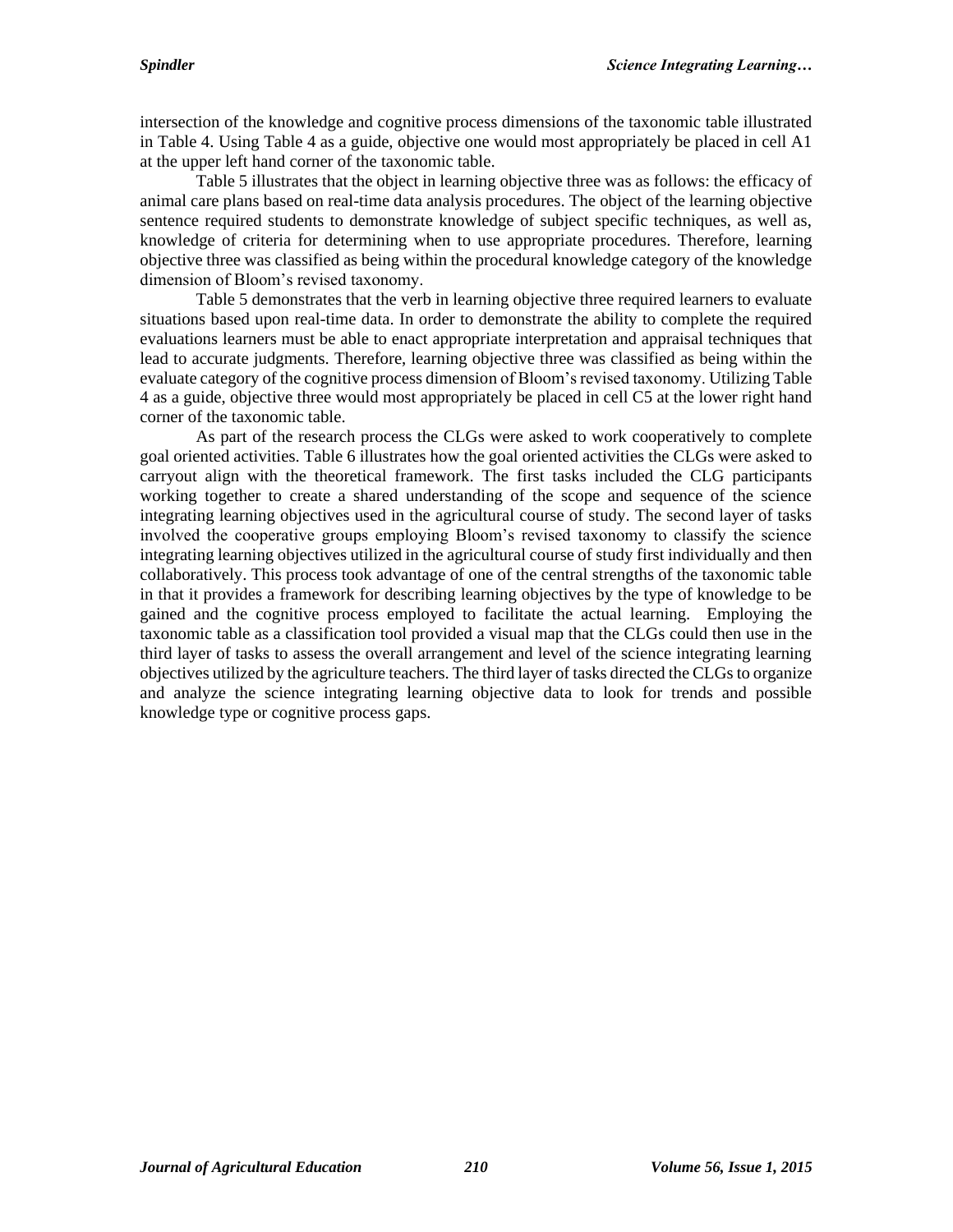*Links between the theoretical framework work and CLG activities*

| <b>Positive Outcome</b>     | Creating or adapting science integrating learning objectives          |
|-----------------------------|-----------------------------------------------------------------------|
| Interdependence             | Increasing the level of cognitive processing elicited by the science  |
|                             | integrating learning objectives                                       |
|                             | Improving the alignment of science integrating learning objectives to |
|                             | state learning standards                                              |
| Individual                  | Reviewing and classifying science integrating objectives              |
| Accountability              | Generation and adaption of science integrating objectives             |
|                             | Assess alignment of science integrating learning objectives and state |
|                             | standards                                                             |
| Promotive                   | Actively participate in group work sessions                           |
| Interactions                | Explaining and elaborating science integrating learning objectives    |
|                             | Relationship building through shared understandings and work          |
| <b>Interpersonal Skills</b> | Listening for understanding                                           |
|                             | Purposeful checks for understanding                                   |
|                             | Asking questions                                                      |
| Group Processing            | Work session reflections                                              |
|                             | Describing what was helpful                                           |
|                             | Making decisions about what actions should continue or change         |

Once the CLGs had analyzed the data for trends and gaps, the fourth layer of tasks requested that they work collaboratively to create new and adapt existing science integrating learning objectives in order to increase: a) the number of science integrating learning objectives within at least one course of study; and b) the level of cognitive processing elicited by the science learning objectives utilized by the agriculture teacher in at least one course of study. The fifth layer of tasks asked the CLGs to utilize Bloom's revised taxonomy to reclassify the science integrating learning objectives for the agriculture course of study first individually and then collaboratively in order to assess the level of change that had occurred throughout the CLG process.

Data for the current research study were collected after the second and fifth layers of activities. Collected data included frequency counts of the total number of science integrating learning objectives and the number of science integrating learning objectives populating each of the cells in Table 4. For the purposes of this study science integrating learning objectives that were classified as being in the analyze, evaluate, and create categories of the taxonomic table were considered to require higher levels of cognitive processing.

Data analysis included calculating difference scores that resulted from the change in the number of science integrating learning objectives in the agricultural teachers' courses of study from the beginning to the end of the CLG process. In addition, data analysis also included converting frequency data resulting from the classification of the science integrating learning objectives by the CLGs into percentages. Converting the frequency data to percentage data was done to facilitate analyses of the dispersal of the science integrating learning objectives across Bloom's revised taxonomic table (Table 9). In order to test the null hypotheses matched-sample *t* tests were utilized and an a priori level of significance of 0.05 was set as the standard for rejecting the null hypotheses (Howell, 2002). Effect size was estimated utilizing Cohen's *d*; calculation procedures for estimating effect size for matched-sample *t* tests were carried out according to Howell (2002).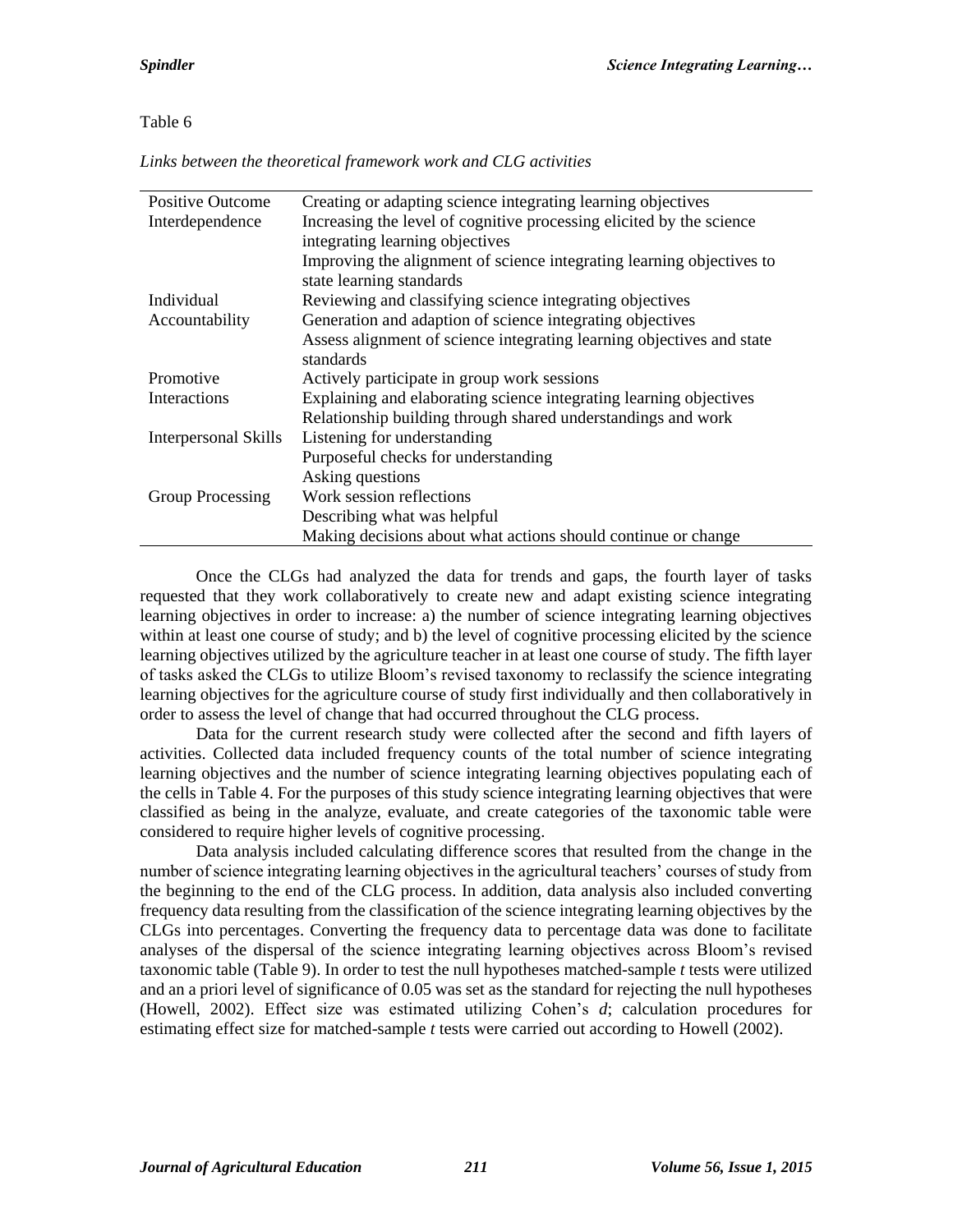#### **Findings**

The 16 agriculture teachers participating in the study taught an average of 146 (SD= 9.2) students per year and taught an average of  $5.2$  classes (SD= $.54$ ) a day. A minority of the teachers were female 6 (38%) and 15 (94%) of the instructors had completed an accredited teacher preparation program. The mean number of hours the CLGs worked on the overall process was 43.5  $(SD = 12.24)$  hours. With respect to research objective one, before beginning the CLG process the agriculture teachers had a composite total of 781 science integrating learning objectives situated within a mean of 8 units of study. After engaging in the CLG process the agriculture teachers had a composite total of 1,126 science integrating learning objectives situated within a mean of 8 units of study.

Table 7 shows that the CLG process resulted in each of the agriculture teachers increasing the total number of science integrating learning objectives in their course of study. Additionally, Table 7 reveals that all of the agriculture teachers increased the total number of science integrating learning objectives that require higher levels of cognitive processing in their course of study. Analyzing the data presented in Table 7 demonstrates that all of the agriculture teachers were also able to increase the proportion of their science integrating learning objectives that require higher levels of cognitive processing.

Figure 1 shows a box and whisker plot which summarizes the difference scores that resulted from the change in the number of science integrating learning objectives in the agricultural teachers' courses of study from the beginning to the end of the CLG process. Reviewing the data in Figure 1 reveals that the median difference score was -20.5 and most of the difference scores fell into a band that ranged from -29 to -17.

Table 8 illustrates the results of the matched-sample *t* test which was utilized to test the first null hypothesis: H0: There will be no difference in the number of science integrating learning objectives within the agriculture teachers' courses of study before and after the engagement of the cooperative learning group process ( $H_{0\text{number}}$ :  $\mu_{pre} = \mu_{post}$ ). The results indicate that the number of science integrating learning objectives ( $M = 70.38$ ,  $SD = 14.13$ ) within the agriculture teachers' courses of study following the CLG process was significantly greater ( $t = -12.50$ ,  $p = .0001$ ) than the number of science integrating learning objectives  $(M = 48.81, SD = 10.29)$  in the agriculture teachers' courses prior to the CLG process. The difference between the means represents a large practical effect  $(d = 1.74)$ . In this case, the null hypothesis was rejected.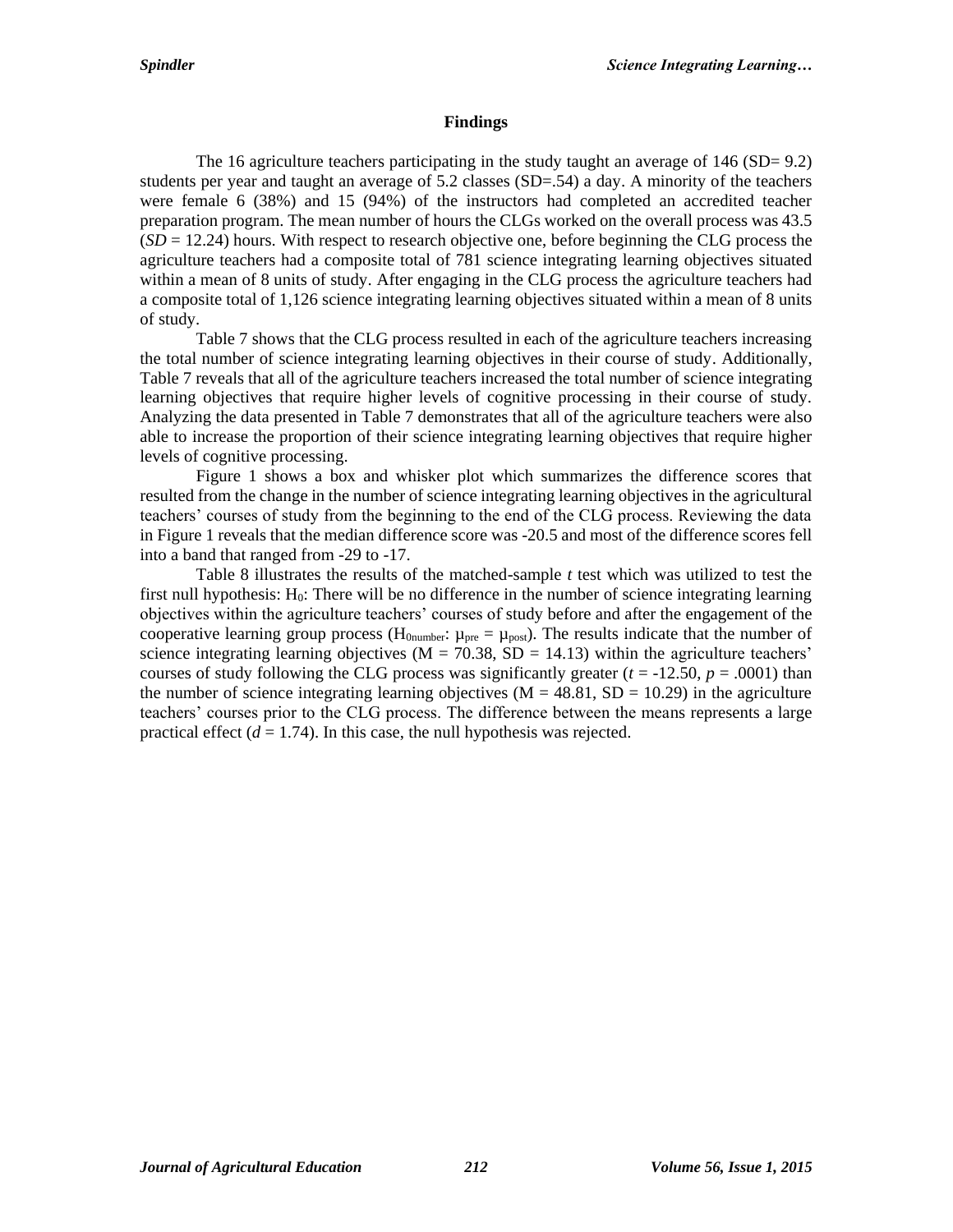|                |                | <b>Pre</b>                   |           |            | Post            |        |
|----------------|----------------|------------------------------|-----------|------------|-----------------|--------|
| $\mathbf{P}^1$ | # of $Units^2$ | # of Objectives <sup>3</sup> | # $High4$ | # of Units | # of Objectives | # High |
|                |                | 43                           | 6         |            | 61              | 28     |
|                | 9              | 58                           | 14        | 9          | 78              | 36     |
| 3              | 10             | 64                           | 11        | 10         | 93              | 48     |
| 4              | 4              | 36                           | 4         | 5          | 53              | 28     |
| 5              | 8              | 48                           | 10        | 8          | 65              | 27     |
| 6              |                | 46                           | 12        |            | 66              | 31     |
|                | 8              | 40                           |           | 8          | 61              | 31     |
| 8              | 10             | 52                           | 6         | 10         | 80              | 35     |
| 9              | 6              | 40                           |           | 6          | 46              | 31     |
| 10             | 5              | 39                           | 12        |            | 52              | 22     |
| 11             | 9              | 45                           |           | 9          | 74              | 33     |
| 12             | 11             | 64                           | 14        | 11         | 90              | 50     |
| 13             | 8              | 48                           | 3         | 8          | 69              | 31     |
| 14             | 9              | 54                           | 9         | 9          | 84              | 39     |
| 15             | 9              | 68                           | 13        |            | 87              | 41     |
| 16             | 8              | 36                           | 8         | 8          | 67              | 34     |

*Number of course units, number of science integrating learning objectives, and number of science integrating learning objectives require higher levels of cognition before and after the CLG process*  $(n = 16)$ 

Note: <sup>1</sup>Participant number. <sup>2</sup> total number of units in course of study. <sup>2</sup> total number of science integrating learning objectives in course of study. <sup>4</sup>Number science learning objectives in course of study that require higher levels of cognitive processing.

Table 9 demonstrates that the agriculture teachers were utilizing very few science integrating learning objectives aimed at supporting the utilization of higher levels of cognitive processing. Table 9 illustrates that 82% of the science integrating learning objectives described and assessed by the CLGs required only lower levels of cognitive processing. Further, 60% of all the science integrating learning objectives utilized by the agriculture teachers addressed lower order cognitive processes within the factual knowledge dimension category.



Figure 1. Box and whisker plot illustrating the difference scores resulting from the change in number of science integrating learning objectives between the beginning and completion of the CLG cooperative process.

The findings illustrated in Table 9 also reveal that the agriculture teachers placed more emphasis on factual and conceptual knowledge than on procedural knowledge. That indicates that, when integrating science, the agriculture teachers placed more emphasis on conceptual understanding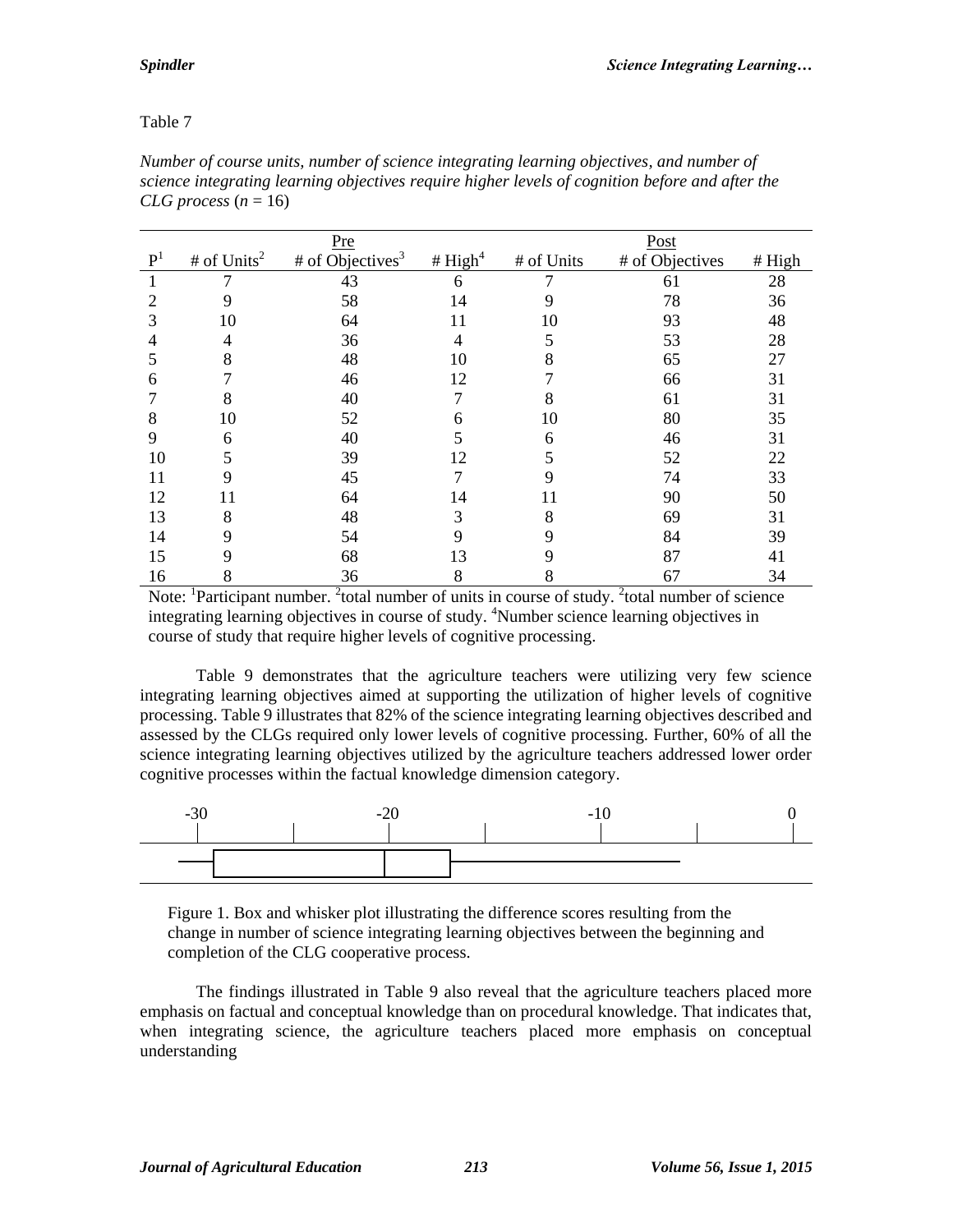*Comparison of number of science integrating learning objectives* (*n* = 16)

| Group            | M     | SΕ    |          |          |
|------------------|-------|-------|----------|----------|
| Pre CLG Process  | 48.81 | 10.29 | $-12.50$ | $00001*$ |
| Post CLG Process | 70.38 | 14.13 |          |          |

than they placed on actually executing appropriate techniques or procedures using learned skills. Therefore, it is not likely that the agriculture teachers were engaging in "inquiry-oriented" instruction in which learning is an active process that is geared towards implementing higher order learning objectives and experiential learning activities that support science as a process.

### Table 9

*A classification of the learning objectives CTE teachers operationalize in their classroom*  $(n = 16)$ 

|               | <b>Cognitive Process Dimension</b> |            |       |         |           |        |  |
|---------------|------------------------------------|------------|-------|---------|-----------|--------|--|
| Knowledge     |                                    |            |       |         |           |        |  |
| Dimension     | Remember                           | Understand | Apply | Analyze | Evaluate  | Create |  |
| Factual       | 129                                | 19         |       |         |           | ∗      |  |
| Conceptual    |                                    |            |       |         | $^{\ast}$ | $\ast$ |  |
| Procedural    |                                    |            |       | $\ast$  | $\ast$    |        |  |
| Metacognitive |                                    |            |       |         |           |        |  |

Note. <sup>1</sup> Percent of the overall total number of objectives in classification rounded to the nearest whole number. \* The percent of the overall total number of objectives is equal to less than 0.50. + No objectives in classification.

Part of the generalizable CLG process delineated in the current study included each of the CLGs collaborating to revise the science integrating learning objectives they had initially described and assessed. After the revisions were enacted the CLGs again went through the process of reviewing the science integrating learning objectives included in the agriculture teachers' courses of study using Bloom's revised taxonomy as a framework. Table 10 illustrates the results of each CLGs review of the revised science integrating learning objectives. Table 10 reveals that the revision process resulted in a more even distribution of science integrating learning objectives across a range of cognitive process and knowledge dimensions.

Table 10 shows that after the CLG revision process only 51% of science integrating learning objectives described and assessed were designed to elicit lower order cognitive processes and just over a quarter (28%) of all the science integrating objectives were characterized as addressing lower order cognitive processes within the factual category of the knowledge dimension. Table 10 illustrates that while the revised science integrating learning objectives still placed slightly more emphasis on conceptual understanding, the cooperative revision process lead to an increase in the number and proportion of science integrating learning objectives that emphasized utilizing knowledge or learned skills. This finding implies that the agriculture teachers would be more likely to incorporate more student learning experiences around the processes and applications of science in the future.

Table 10 also illustrates that the review and revision process enacted by the CLGs resulted in the addition of a substantial number of science integrating learning objectives in the evaluate and create categories in the cognitive process dimension of Bloom's revised taxonomy.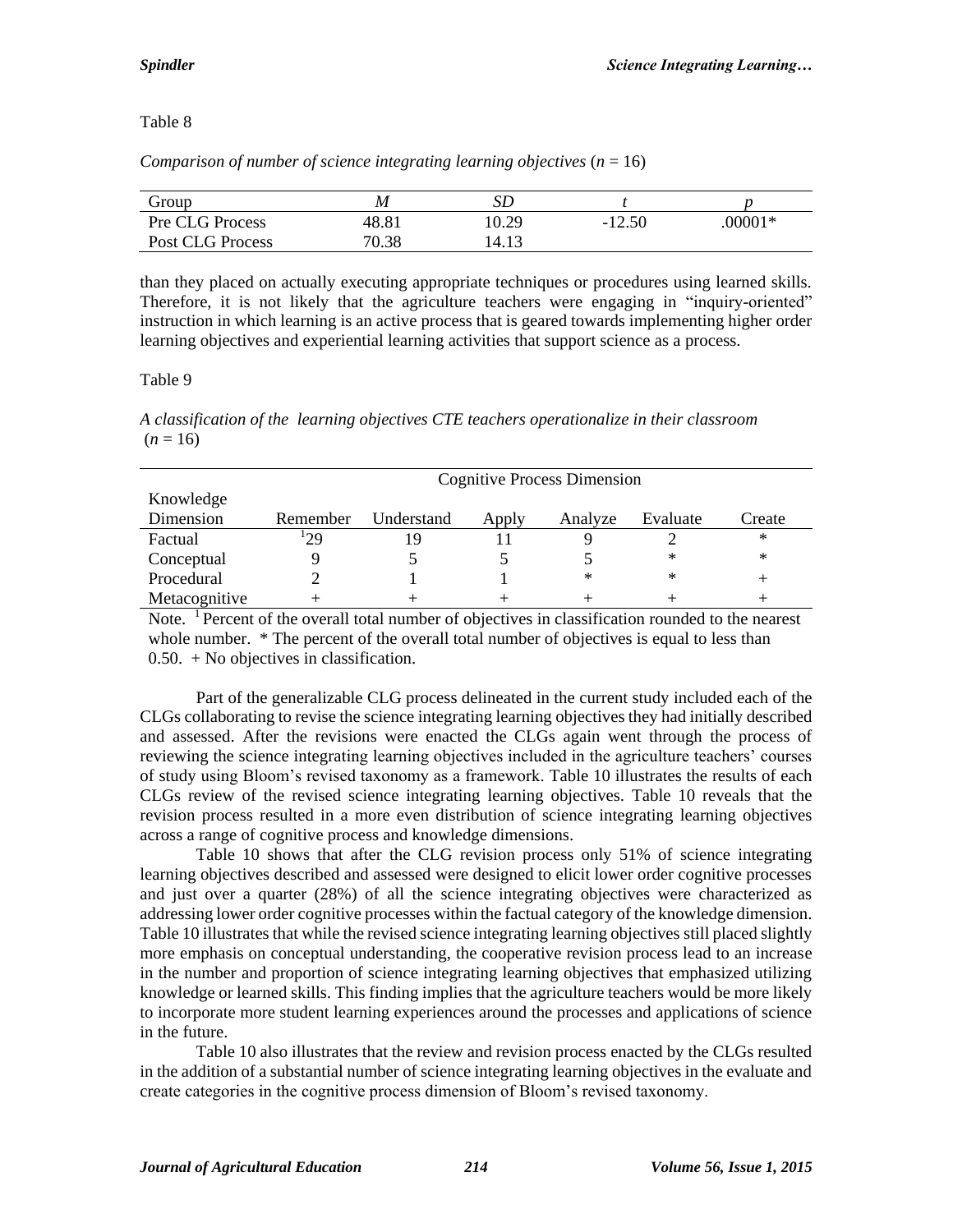Meaning that the students of the agriculture teachers are likely to have more opportunities to: a) make judgments based on criteria and standards; and b) assemble elements together to form novel, coherent, and functional wholes. Making judgments and creating novelty are critical facets of the process of science, without including those aspects of the scientific process agricultural programs of study are not really integrating science as much as they are teaching science facts.

Table 10

|                                               |  | <b>Cognitive Process Dimension</b> |  |  |
|-----------------------------------------------|--|------------------------------------|--|--|
| $\mathbf{V}$ 11 $\mathbf{D}$ 1 $\mathbf{H}$ 1 |  |                                    |  |  |

A classification of the revised and adapted learning objectives  $(n = 16)$ 

| Knowledge     | Remembe | Understan |       |         |          |        |
|---------------|---------|-----------|-------|---------|----------|--------|
| Dimension     |         |           | Apply | Analyze | Evaluate | Create |
| Factual       | 10      |           |       |         |          |        |
| Conceptual    |         | 4         |       |         |          |        |
| Procedural    |         |           |       |         |          |        |
| Metacognitive |         |           |       |         |          |        |

Note. <sup>1</sup> Percent of the overall total number of objectives in classification rounded to the nearest whole number. \* The percent of the overall total number of objectives is equal to less than 0.50. + No objectives in classification.

Figure 2 shows a box and whisker plot which summarizes the difference scores that resulted from the change in the number of science integrating learning objectives that require higher levels of cognition in the agricultural teachers' courses of study from the beginning to the end of the CLG process. Reviewing the data in Figure 2 reveals that the median difference score was -26. Most of the difference scores fell into a band that ranged from -30 to -19.



Figure 2. Box and whisker plot illustrating the dispersal of difference scores resulting from the change in number of science integrating learning objectives requiring higher levels of cognition between the beginning and completion of the CLG cooperative process.

Table 11 illustrates the results of the matched-sample *t* test which was utilized to test the second null hypothesis:  $H_0$ : There will be no difference in the number of science integrating learning objectives that require higher levels of cognition within the agriculture teachers' courses of study before and after the engagement of the cooperative learning group process ( $H_{0hieher}$ :  $\mu_{pre}$  $\mu_{\text{post}}$ ). The results indicate that the number of science integrating learning objectives that require higher levels of cognition ( $M = 34.06$ ,  $SD = 7.45$ ) within the agriculture teachers' courses of study following the CLG process was significantly greater ( $t = -15.10$ ,  $p = .0001$ ) than the number of science integrating learning objectives requiring higher levels of cognition  $(M = 8.81, 3.38)$  in the agriculture teachers' courses prior to the CLG process. The difference between the means represents a large practical effect  $(d = 4.32)$ . In this case, the null hypothesis was rejected.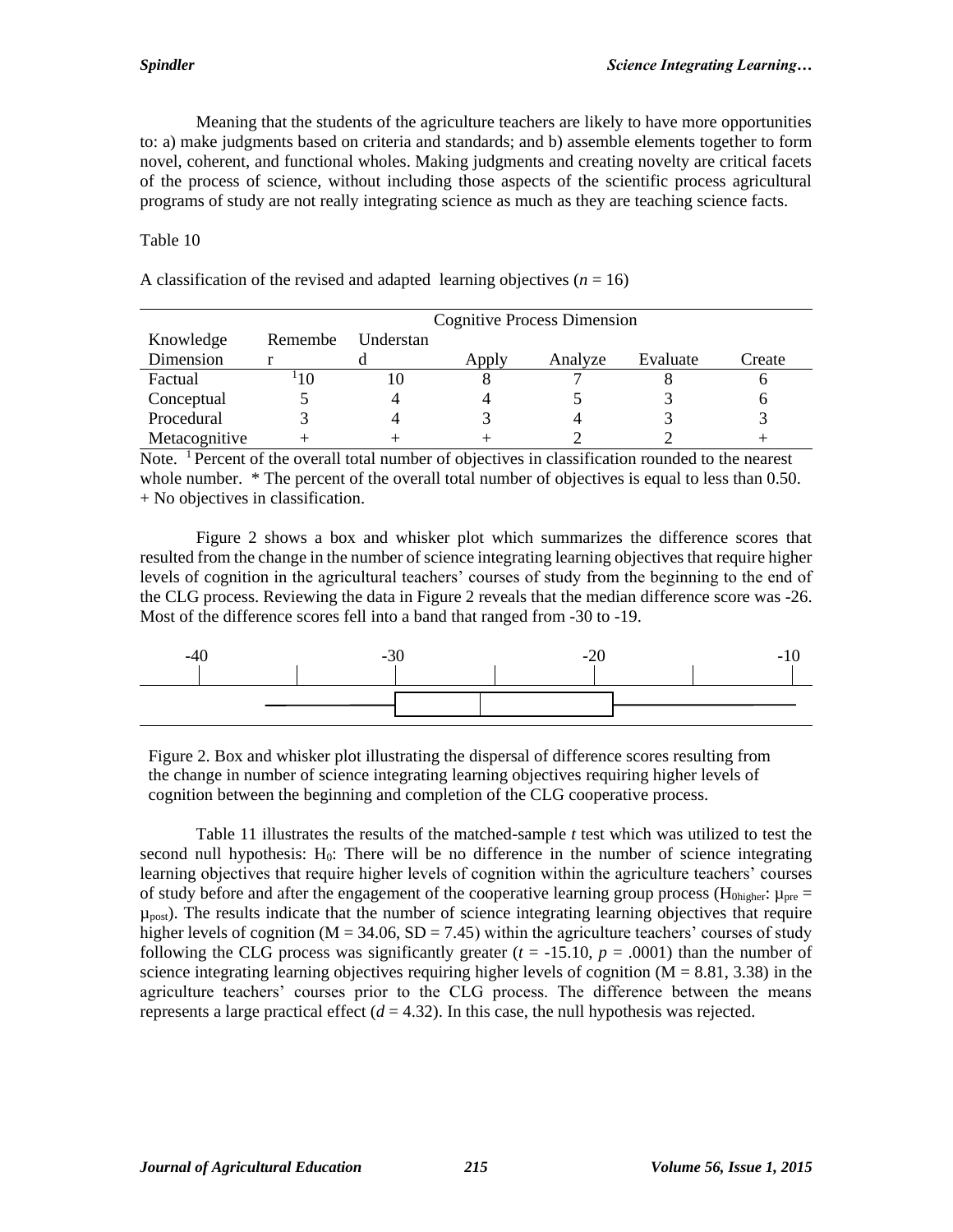| Group            | M     | SD   |          |         |
|------------------|-------|------|----------|---------|
| Pre CLG Process  | 8.81  | 3.58 | $-15.10$ | .00001* |
| Post CLG Process | 34.06 | 7.45 |          |         |

*Comparison of number of science integrating learning objectives requiring higher levels of cognitive processing*  $(n = 16)$ 

#### **Conclusions and Implications**

It is clear that, agricultural education must be adapted to account for the sociological and technological advances which continually transform the nature of work and life (Weimer, 2003). As Flecther and Zirkle (2009) highlighted, the new modus operandi for agriculture teachers and other CTE teachers is to prepare students to be college and career ready. This new focus has created a need for agriculture programs to redesign the ways in which curricula are constructed and aligned. One of the most active discourses related to redesigning secondary agricultural education has encompassed the integration of science instructional content within agricultural courses of study (Blaschweid & Thompson, 2002; Brister & Swortzel, 2007; Conroy & Walker, 2000; Washburn & Myers, 2008). It is critical that agricultural education practitioners and researchers engage in creating learning activities designed to assist students in constructing new understandings through the contextualization of science concepts within authentic learning activities. It is those contextualized understandings that epitomize the outcome potential that agricultural and science content integration may realize within secondary agricultural programs of study.

The purpose of this case study was to create information about the employment of Cooperative Learning Groups (CLG) intended to improve the integration of science learning objectives within secondary agriculture programs of study. Matched-sample *t* tests revealed that the increases in the number of science integrating learning objectives and objectives that require higher levels of cognition were statistically significant. In addition, the utilization of Cohen's *d* as a statistic for assessing the changes in the number of science integrating learning objectives and objectives that require higher levels of cognition demonstrated that the CLG process lead to large practical effects. Therefore, it can be concluded that the CLGs were an effective means for: increasing: a) the number of science integrating learning objectives in agriculture courses; and b) the number of science integrating learning objectives that require higher levels of cognitive processing in agriculture courses. These conclusions match previous research that has demonstrated that properly organized and operationalized cooperative groups support higher levels of productivity and the enactment of more effective processes (Johnson & Johnson, 2009).

For the CLGs, utilizing the table specified in Bloom's revised taxonomy was an effective tool for assessing, analyzing, and adapting the science integrating learning objectives in the agriculture teachers' courses of study. While there was variation in the extent to which the CLGs changed the number of science integrating learning objectives, all of the CLGs added additional science integrating learning objectives and integrating objectives that support higher levels of cognitive processing to their respective agricultural course of study. The substantial change in the number of science integrating learning objectives and objectives fostering higher levels of cognitive processing across the participants is of practical significance. The findings illustrate that while science integration may be occurring in secondary agricultural programs, at this point in time the level of what is being taught as a consequence of that integration is still in question. The findings further indicate that it is a possibility that many secondary agricultural programs integrating science are teaching about science facts rather than engaging students in the process of science through open ended inquiry or even applying science concepts through meaningful activities. This finding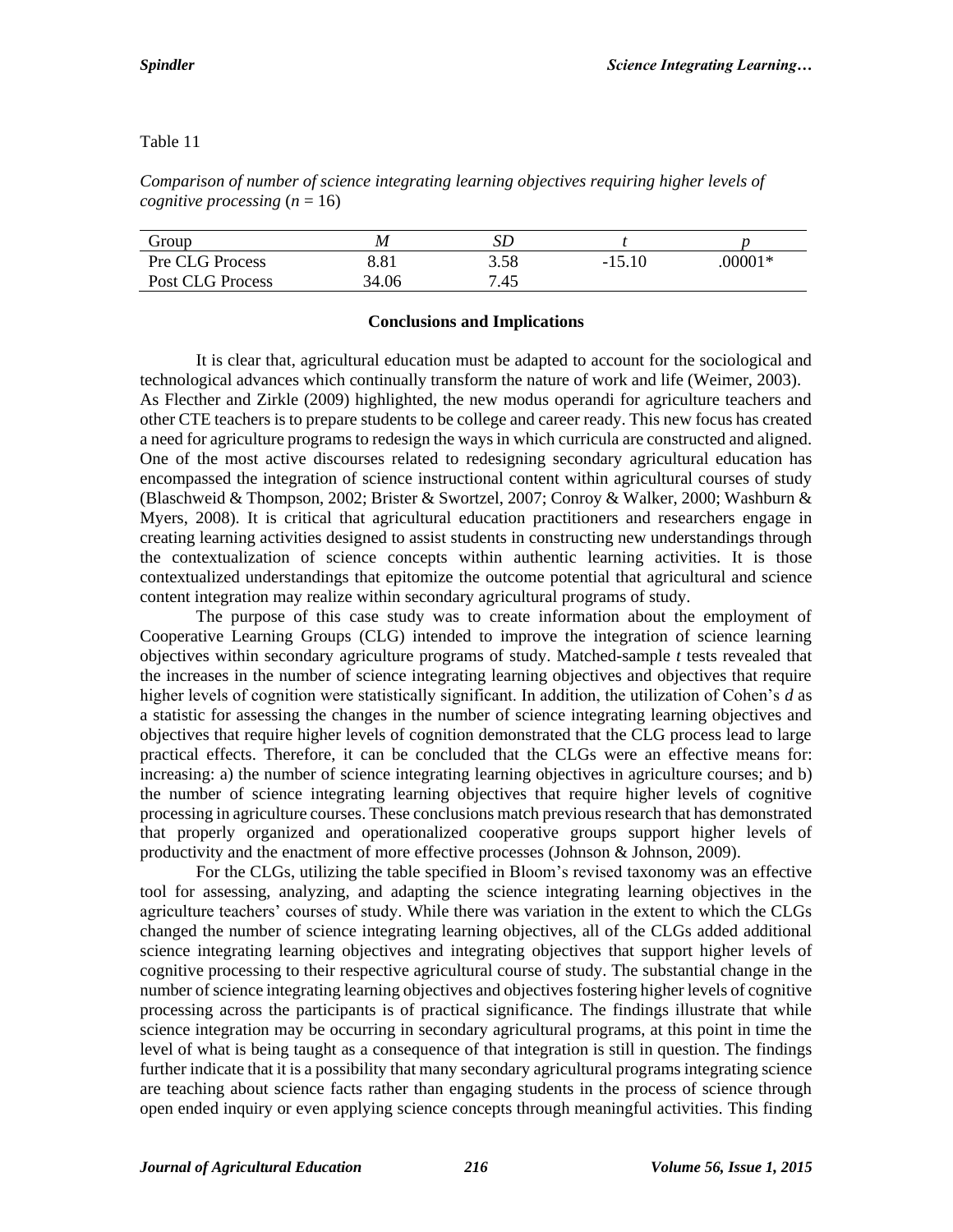is particularly relevant because what teachers do as instructors will be less important than what they ask their students to actually do before, during, and after instruction (Haskell, 2001; Mestre, 2005). Further, it is important to consider that by utilizing science integrating learning objectives in agricultural courses of study that require students to imagine, analyze, and create solutions to novel challenges throughout the instructional process instructors can more effectively assist students to construct knowledge and practice skills that facilitate knowledge retention and transfer (Mestre, 2005).

#### **Recommendations**

Part of the need for this research is reflected within the increasing calls to more clearly define and assess the critical role agricultural education may have in contributing to the future academic achievement of students in the area of science. The need for this specific research arose in response to the call to more closely examine how agricultural and science content integration was being operationalized within secondary agricultural programs of study (Brister & Swortzel, 2007; Edwards, 2004; Myers & Washburn, 2008; Spindler, 2013). Because the current study is only one step toward creating a body of related literature, it is recommended that more research investigate the process of integrating science within agricultural courses of study. It is also recommended that researchers and practitioners consider creating more information about cooperative efforts between agriculture teachers and science teachers as a basis for exploring effective means of integrating science within agricultural courses of study.

The findings and conclusions of the current study indicate that the learning objectives agriculture teachers are using to integrate science within their courses of study may be insufficient for the preparation of persons able to utilize scientific methods and processes as tools for reasoning, decision making, and problem solving across domains of knowledge. Therefore, it is recommended that researchers investigate methods for improving the specification, revision, and implementation of science integrating learning objectives used to guide student learning experiences in secondary agricultural programs of study.

The current case study used social interdependence theory as a basis for investigating the utilization of CLGs as an effective way to facilitate and improve the process of integrating science into agricultural courses of study. Social interdependence theory is well supported by research and practice. The tenets of effective cooperation which have arisen from the social interdependence theory are also well supported by research and practice (Eddy, 2010; Johnson & Johnson, 2009). However, Johnson and Johnson (2009) call for more research to be carried out that investigates how social interdependence theory may be integrated with other psychological theories. It is recommended that researchers also consider investigating the potential connections between social interdependence theory and other prominent theories utilized in agricultural education and research. One example might be the theory of planned behavior which posits that attitudes toward behavior, subjective norms, and perceived behavioral control effect a person's behavioral intentions and behaviors.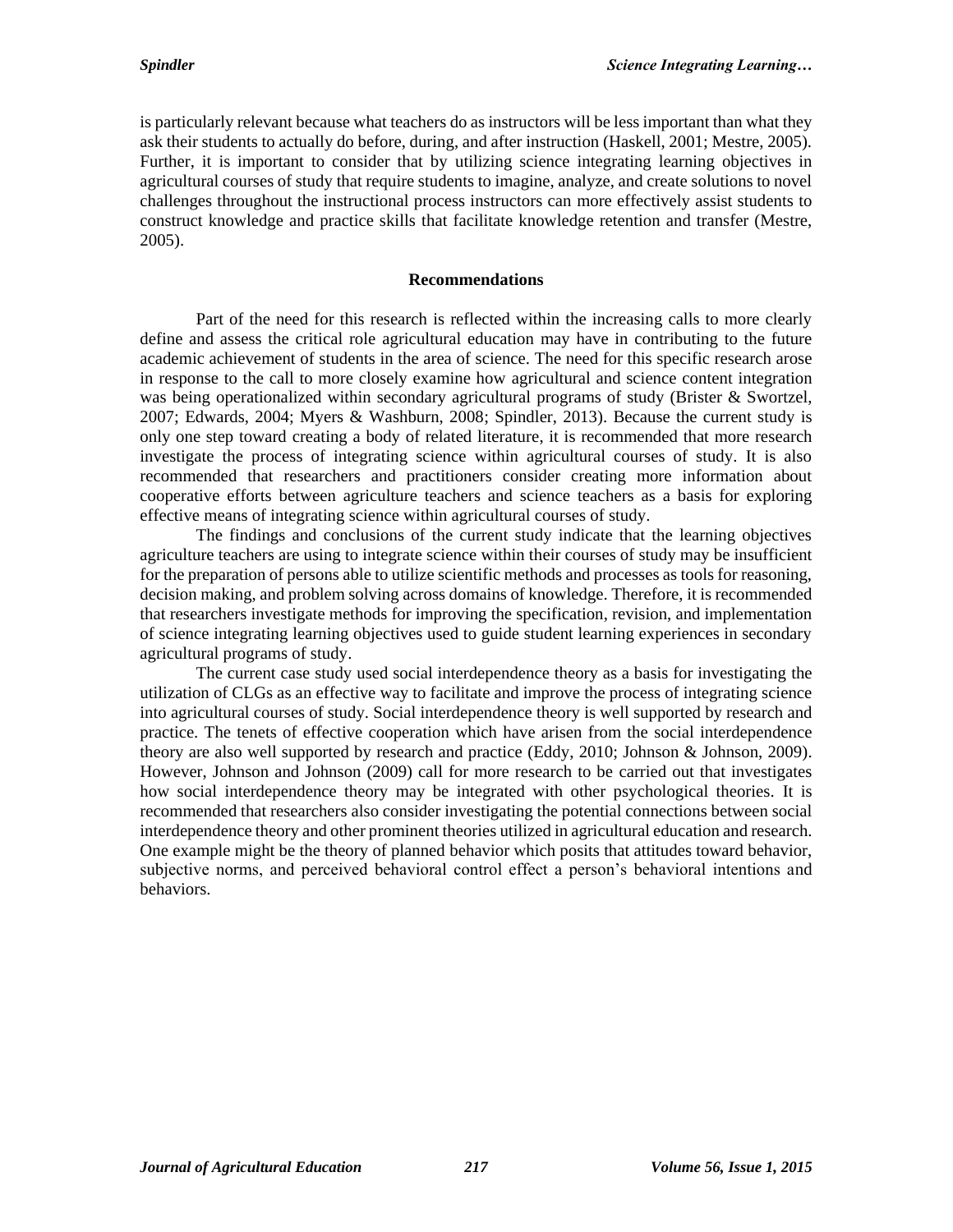#### **References**

- Anderson, L.W. (Ed.), Krathwohl, D.R. (Ed.), Airasian, P. W., Cruiskshank, K. A., Mayer, R. E., Pintrich, P. R., Raths, J., Wittrock, M. C. (2001). *A taxonomy for learning, teaching, and assessing: A revision of Bloom's taxonomy of educational objectives*. (Complete edition). New York, NY: Longman.
- Balschweid, M. A., & Thompson, G. W. (2002). Integrating science in agricultural education: Attitudes of Indiana agricultural science and business teachers*. Journal of Agricultural Education, 43*(2), 1-10.
- Balschweid, M. A., Thompson, G. W., & Cole, R. L. (2000). Agriculture and science integration: A pre-service prescription for contextual learning. *Journal of Agricultural Education, 41*(2), 36-45.
- Blumberg, P. (2009). *Developing learner-centered teaching: A practical guide for faculty*. San Francisco, CA: Jossey-Bass.
- Brister, M. H., & Swortzel, K. A. (2007). Science integration in secondary agriculture: A review of research. *Proceedings of the Thirty-fourth Annual National Agricultural Education Research Conference*. Minneapolis, MN. 229-238.
- Cannon, H. M., & Feinstein, A. H. (2005). Bloom beyond bloom: Using the revised taxonomy to develop experiential learning strategies. *Developments in Business Simulations and Experiential Learning, 32,* 348-356*.*
- Castellano, M., Stringfield, S., Stone, J. R., III. (2003). Secondary career and technical education and comprehensive school reform: Implications for research and practice. *Review of Educational Research, 73*(2), 231-272.
- Conroy, C. A., & Walker, N. J. (2000). An examination of the integration of academic and vocational subject matter in the aquaculture classroom. *Journal of Agricultural Education, 41*(2), 54-64.
- Deutsch, M. (1949). A theory of cooperation and competition. *Human Relations, 2*, 129-152. Deutsch, M. (1962). Cooperation and trust: Some theoretical notes. In M.R. Jones (Ed.), *Nebraska symposium on motivation* (pp. 275-319). Lincoln: University of Nebraska Press.
- Deutsch, M. (2000). Cooperation and competition. In M. Deutsch & P. Coleman (Eds.), *Handbook of conflict resolution: Theory and practice* (pp. 21-40). San Francisco, CA: Jossey-Bass.
- Ding, M., Li, X., Piccolo, D., Kulm, G. (2007). Teacher Interventions in Cooperative-Learning Mathematics Classes. *The Journal of Educational Research, 100*(3) 162-175. doi: 10.32 00/JOER.100.3.162-175
- Eddy, P. (2010). *Partnerships and collaborations for the 21st century*. Oxford: Butterworth-Heinemann.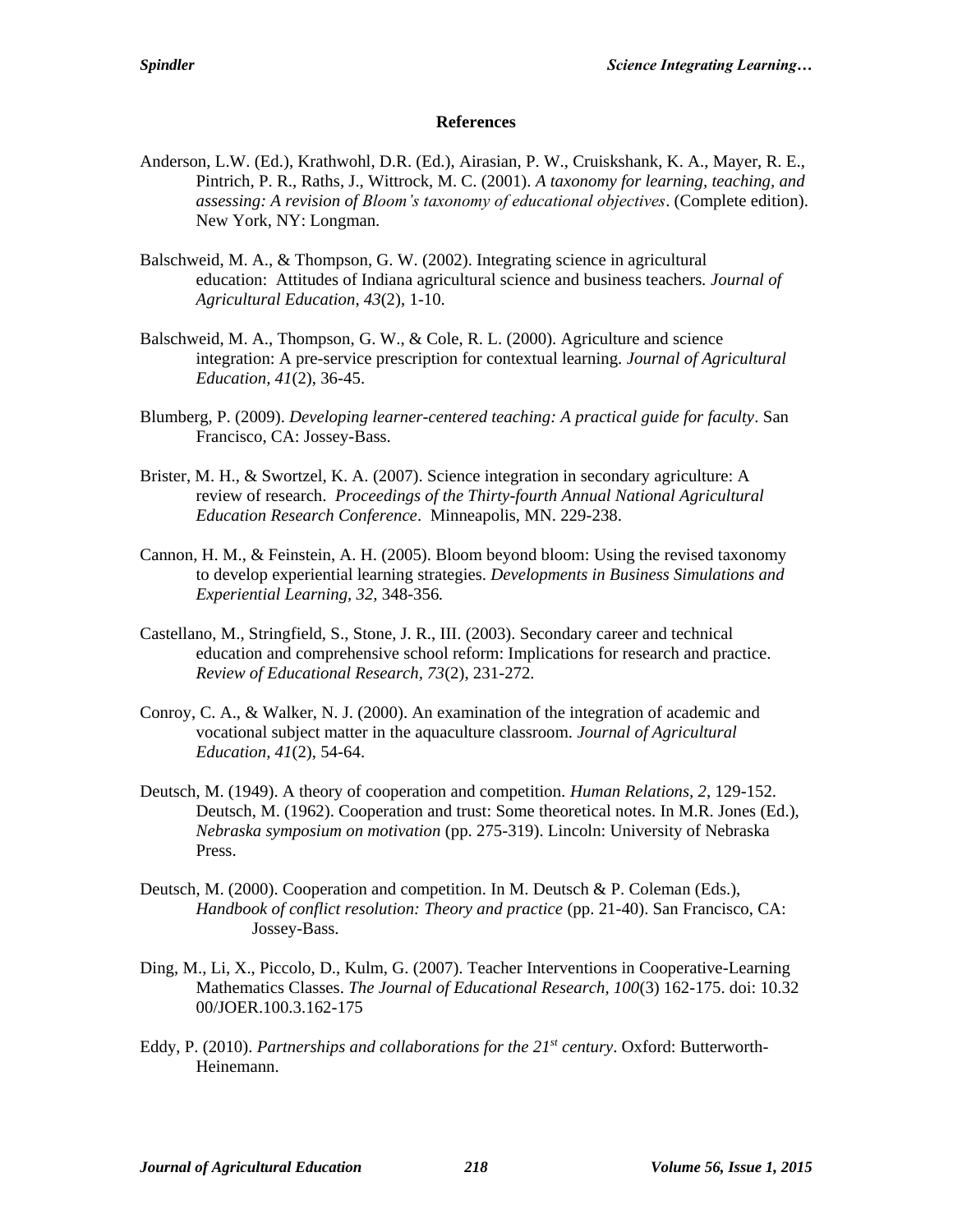- Edwards, C. M. (2004). Cognitive learning, student achievement, and instructional approach in secondary agricultural education: A review of literature with implications for future research. *Journal of Vocational Education Research, 29(*1), 225-243.
- Enderlin, K. E., & Osborne, E. W. (1992). *Student achievement, attitudes, and thinking skill attainment in an integrated science/agriculture course*. Paper presented at the 19<sup>th</sup> Annual National Agricultural Education Research Meeting, St. Louis, MO.
- Fletcher, E. & Zirkle, C. (2009). Career and technical education in light of the No Child Left Behind legislation. In V. Wang (Ed.), *Handbook of Research on E-Learning Applications for Career and Technical Education: Technologies for Vocational Training* (pp. 495-507). Hershey, PA: Information Science Reference. doi: 10.4018/978-1-60566- 739-3
- Harris, M. (2010). Interdisciplinary strategy and collaboration: A case study of American research universities. *Journal of Research Administration 41*(1), 22-34.
- Haskell, R. E. (2001). *Transfer of learning: Cognition, instruction, and reasoning*. San Diego, CA: Academic Press.
- Hillison, J. (1996). The origins of agriscience: Or where did all that scientific agriculture come from? *Journal of Agricultural Education, 37*(3), 8-13.
- Howell, D. (2002). *Statistical methods for psychology*. Pacific Grove, CA: Thomson Learning
- Johnson, D.W. & Johnson, R. T. (1989). *Cooperation and competition: Theory and research*. Edina, MN: Interaction Book Company.
- Johnson, D.W. & Johnson R.T. (2005). Social interdependence theory. *Genetic, Social, and General Psychology Monographs, 131*(4), 285-358.
- Johnson, D.W. & Johnson R.T. (2009). An educational psychology success story: Social interdependence theory and cooperative learning. *Educational Researcher 38*(5) 365-378. doi: 10.3102/0013189X09339057
- Krathwohl, D. (2002). A revision of Bloom's Taxonomy: An overview. *Theory into Practice, 41*(4), 212-218.
- Kuchenbradt, D., Eyssel, F., & Seidel S.K. (2013). Cooperation makes it happen: Imagined intergroup cooperation enhances the positive effects of imagined contact. *Group processing and Intergroup Relations, 16*(5), 635-647. doi: 10.1177/1368430212470172
- Mabie, R., & Baker, M. (1996). A comparison of experiential instructional strategies upon the science process skills of urban elementary students. *Journal of Agricultural Education, 37*(2), 1-7.
- Mader, J. & Smith, B. (2009). Tracking collaboration. *Learning & Leading with Technology, 37*(2), 30-31.
- Mayer, R. E. (2002). Rote versus meaningful learning. *Theory into Practice, 41*(4), 226-232.